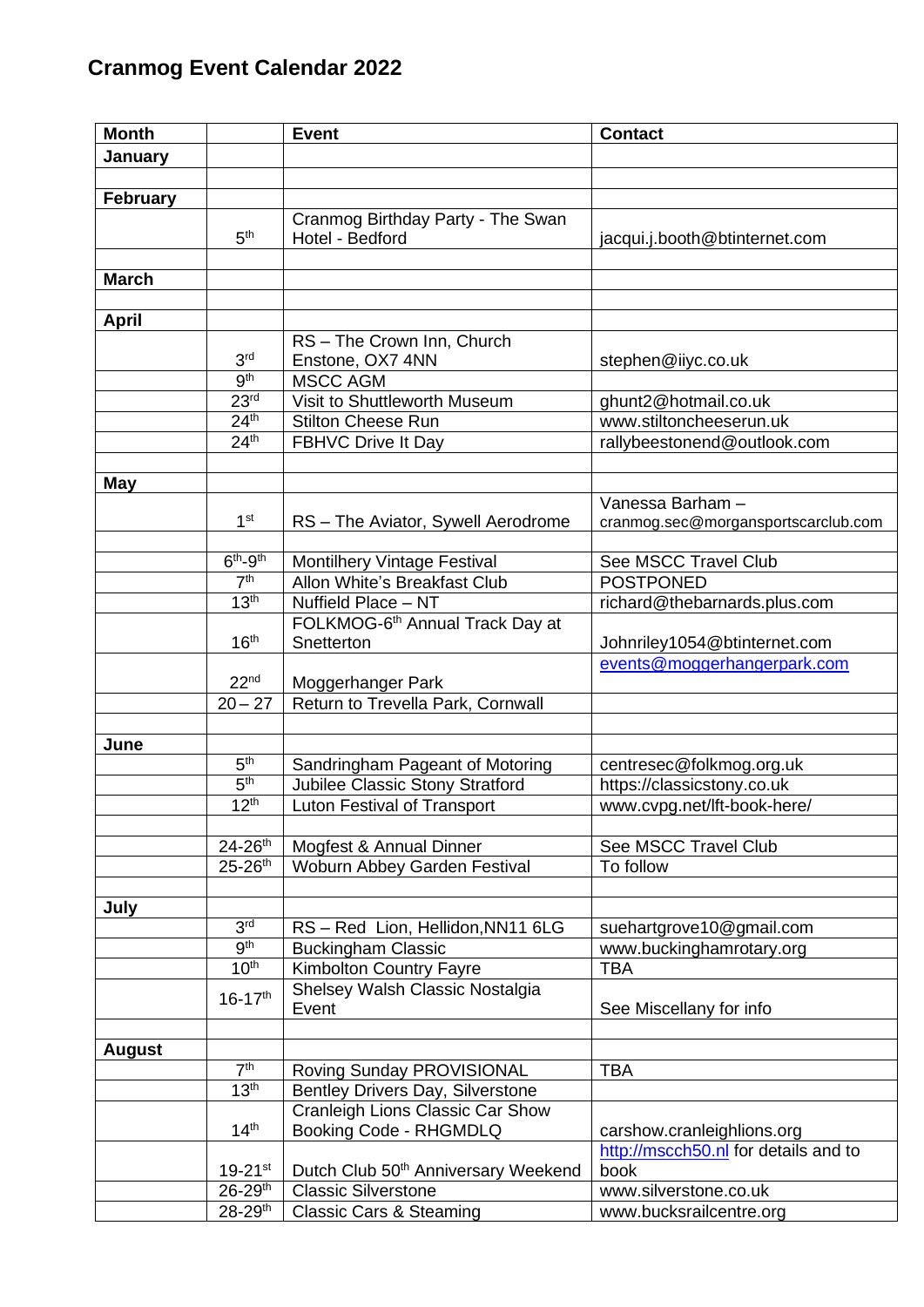| <b>Month</b>     |                     | <b>Event</b>                       | <b>Contact</b>                      |
|------------------|---------------------|------------------------------------|-------------------------------------|
| <b>September</b> |                     |                                    |                                     |
|                  | 3 <sup>rd</sup>     | <b>Redborn Classics Motor Show</b> | Redbournclassics.co.uk              |
|                  | $6-8$ <sup>th</sup> | Powder Mills Hotel - East Sussex   | jacqui.j.booth@btinternet.com       |
|                  |                     |                                    |                                     |
|                  |                     |                                    |                                     |
|                  |                     |                                    |                                     |
|                  | $24/25^{th}$        | <b>Sywell Pistons &amp; Props</b>  | Contact Vanessa Barham initially    |
|                  |                     |                                    |                                     |
| October          |                     |                                    |                                     |
|                  |                     |                                    |                                     |
|                  |                     |                                    |                                     |
|                  |                     |                                    |                                     |
|                  |                     |                                    |                                     |
|                  |                     |                                    |                                     |
| <b>November</b>  |                     |                                    |                                     |
|                  |                     |                                    |                                     |
|                  |                     |                                    |                                     |
|                  | $11 - 13^{th}$      | <b>NEC Classic Motor Show</b>      | www.necclassicmotorshow.com         |
| www.             |                     |                                    |                                     |
|                  |                     |                                    |                                     |
|                  |                     |                                    |                                     |
|                  |                     |                                    |                                     |
| <b>December</b>  |                     |                                    |                                     |
|                  |                     |                                    |                                     |
|                  |                     |                                    |                                     |
|                  |                     |                                    |                                     |
|                  |                     |                                    |                                     |
|                  |                     |                                    |                                     |
|                  |                     |                                    |                                     |
|                  |                     |                                    |                                     |
|                  |                     |                                    |                                     |
| 2023             |                     | <b>OTHER POSSIBLE EVENTS</b>       |                                     |
|                  |                     |                                    |                                     |
|                  |                     |                                    |                                     |
|                  |                     |                                    | If interested contact:              |
|                  |                     | Constable Country 2023             | cranmog.sec@morgansportscarclub.com |
|                  |                     |                                    |                                     |
|                  | $30/6 -$            |                                    |                                     |
|                  | 2/7                 | MOGFEST 2023 Brooklands Museum     | <b>TBA</b>                          |
|                  |                     |                                    |                                     |
|                  |                     |                                    |                                     |
|                  |                     |                                    |                                     |
|                  |                     |                                    |                                     |
|                  |                     |                                    |                                     |
|                  |                     |                                    |                                     |
|                  |                     |                                    |                                     |
|                  |                     |                                    |                                     |
|                  |                     |                                    |                                     |
|                  |                     |                                    |                                     |
|                  |                     |                                    |                                     |
|                  |                     |                                    |                                     |
|                  |                     |                                    |                                     |
|                  |                     |                                    |                                     |
|                  |                     |                                    |                                     |
|                  |                     |                                    |                                     |
|                  |                     |                                    |                                     |
|                  |                     |                                    |                                     |
|                  |                     |                                    |                                     |
|                  |                     |                                    |                                     |